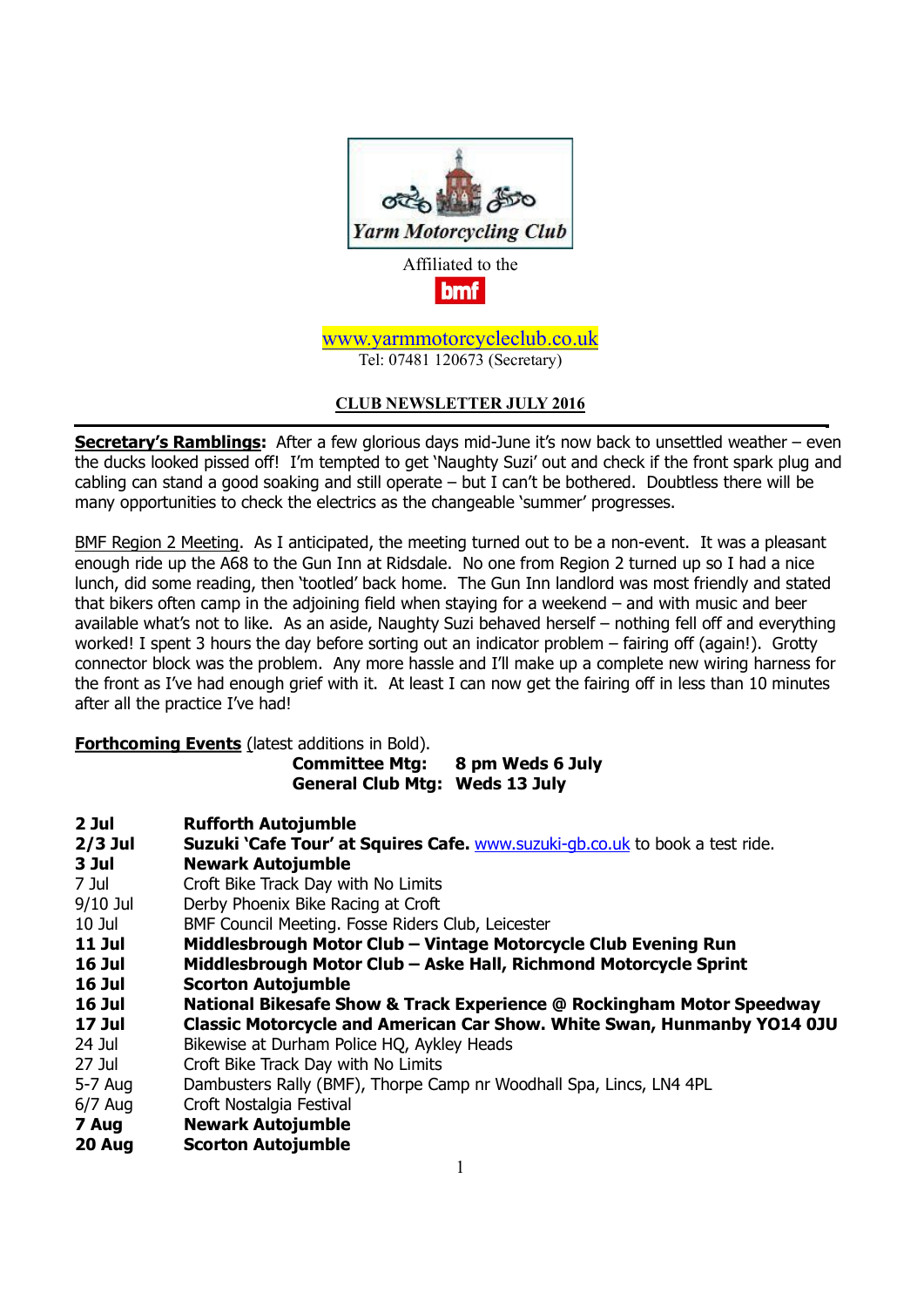| 21 Aug        | CLUB BBQ AT THE POT AND GLASS, EGGLESCLIFFE @ 3pm                                                       |
|---------------|---------------------------------------------------------------------------------------------------------|
| 21 Aug        | Croft Petrol and Pistons. Fun for all the family                                                        |
| $1/2$ Sep     | Croft Bike Track Day with No Limits                                                                     |
| 11 Sep        | Saltburn Hill Climb                                                                                     |
| 17 Sep        | <b>Scorton Autojumble</b>                                                                               |
| 17/18 Sep     | Suzuki 'Cafe Tour' at Hartside Cafe                                                                     |
| 23-25 Sep     | BMF Scotland Rally, The Stair Arms Hotel, Pathead                                                       |
| 25 Sep        | Middlesbrough Motor Club - Classic Bike Show                                                            |
| 25 Sep        | <b>Newark Autojumjble</b>                                                                               |
| 8 Oct         | <b>BMF AGM</b>                                                                                          |
| <b>15 Oct</b> | <b>Scorton Autojumble</b>                                                                               |
| <b>16 Oct</b> | Middlesbrough Motor Club – Catterick Hill Climb (limited spectator facilities)                          |
| <b>23 Oct</b> | <b>Newark Autojumble</b>                                                                                |
| 19-27 Nov     | <b>NEC</b>                                                                                              |
| 19 Nov        | <b>Scorton Autojumble</b>                                                                               |
| 20 Nov        | <b>Newark Autojumble</b>                                                                                |
| 24 Nov        | Coach Trip to NEC (TBC)                                                                                 |
| 11 Dec        | <b>Newark Autojumble</b>                                                                                |
| 10 Dec        | Christmas Party @ Eaglescliffe Golf Club                                                                |
| 17 Dec        | <b>Scorton Autojumble</b>                                                                               |
|               | Did you know you can get a pass for $E35$ to see all bike racing events at Croft? Check out the website |
| for details.  |                                                                                                         |

The Club Website. WWW.yarmmotorcycleclub.co.uk. The Club's website has been created by Allan Wren. Yours inputs would be most welcome. Send in your pictures, articles of interest, forthcoming events, and items for sale and wanted. Allan is the site moderator; he has the final responsibility for what appears on the site.

### BMF INDIVIDUAL MEMBERSHIP DEAL CONTINUED FOR 2016

The BMF. Why not join the BMF as an individual member and save yourself and the Club money? Strengthen the membership base of the BMF and give it more clout in working for riders' rights. Convert to Full Membership at a £5 reduction in the normal fee AND make £5 for the Club. The joining fee will be £21, reduced from £26, and the club will receive a payback of £5 for every member recruited. The payback to the club will be in the form of a credit note to be cashed in exchange for part of their affiliation fee for the forthcoming year. Speak to the Club Secretary for details and Application forms.

Club Logo Shirts. Shirts with the Club Logo are available from Elizabeth Embroidery, Stockton. All shirts are of excellent quality and in a range of colours. The Tee Shirt is available in a micro-fibre type material. For further details and ordering see Allan Coverdale. You can also take your own garments to have the club logo embroidered by Elizabeth's Embroidery, Stockton on Tees. Tel: 01642 674 973.

Club Badges. Be sure to carry some 'readies' with you at the club meeting and pick up a club badge. These are quality items and will last the rigour of several years exposure to the elements.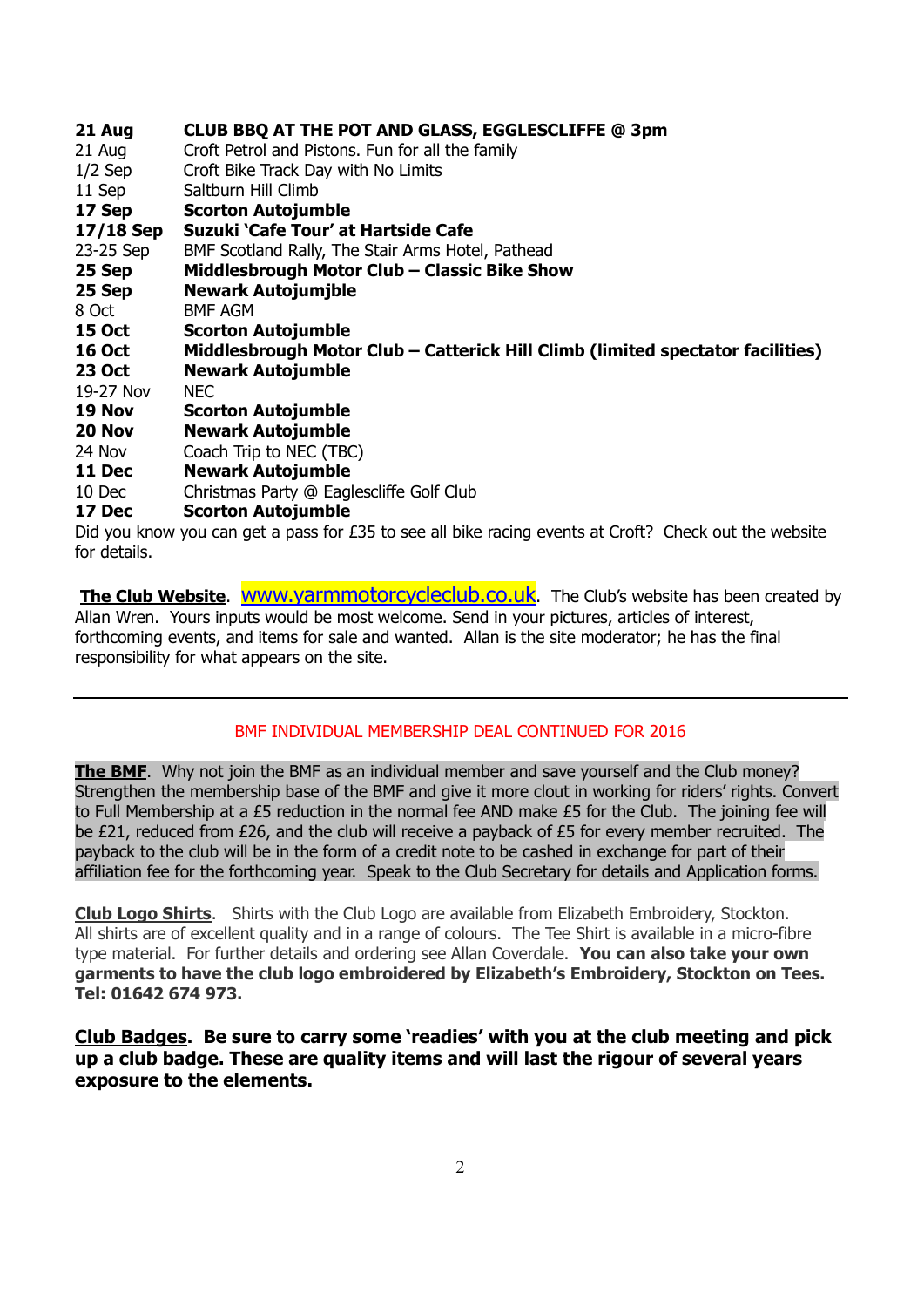Club BBQ. Make a note in your diaries for 21 August when the Club BBQ will be held at the Pot and Glass, Egglescliffe. There will be an announcement plus details at the next club meeting on 13 July.

Crofton Court Motorcycles Ltd See Steve and crew. Telephone: 01642 601795 / 07881276919 4 Crofton Court for Servicing, Repairs, MOT, Tyres and fitting Portrack Lane Stockton on Tees TS18 2QR www.croftoncourtmotorcyclesltd.co.uk (Turn Right at the traffic lights at ARCO. Now has executive rights on Maxxis Tyres in the area. Zontes Motorcycles Dealer

Norton and BSA to go Indian? As reported in MCM the Indian motorcycle company Mahindra is set to take over Norton and BSA. According to the Indian Economic Times the company is looking at six motorcycle companies, including some from Europe and USA. Things could be happening in the next 3 months .......

FOR SALE: Puig screen/wind deflector, universal fitting as new with instructions boxed. £35. Contact Tony Simpson 07732231371.



No Sweat! Honda has filed a patent for an on-bike air conditioning system. It's basically a tank bag in which you insert an ice-block chill pack and a powerful fan blows cold air to the rider's helmet. Probably not an essential item for UK riding, judging by the current weather. (posted in July MCM).

# Car Care UK in Stockton, opposite QuickFit Tel: 01642 927 696

Call Adam at Car Care if you are after parts for your vehicle. A discount will be offered to club members equivalent to 'Cost Price plus 10%'. You must show a valid (current) club membership card to get the discount.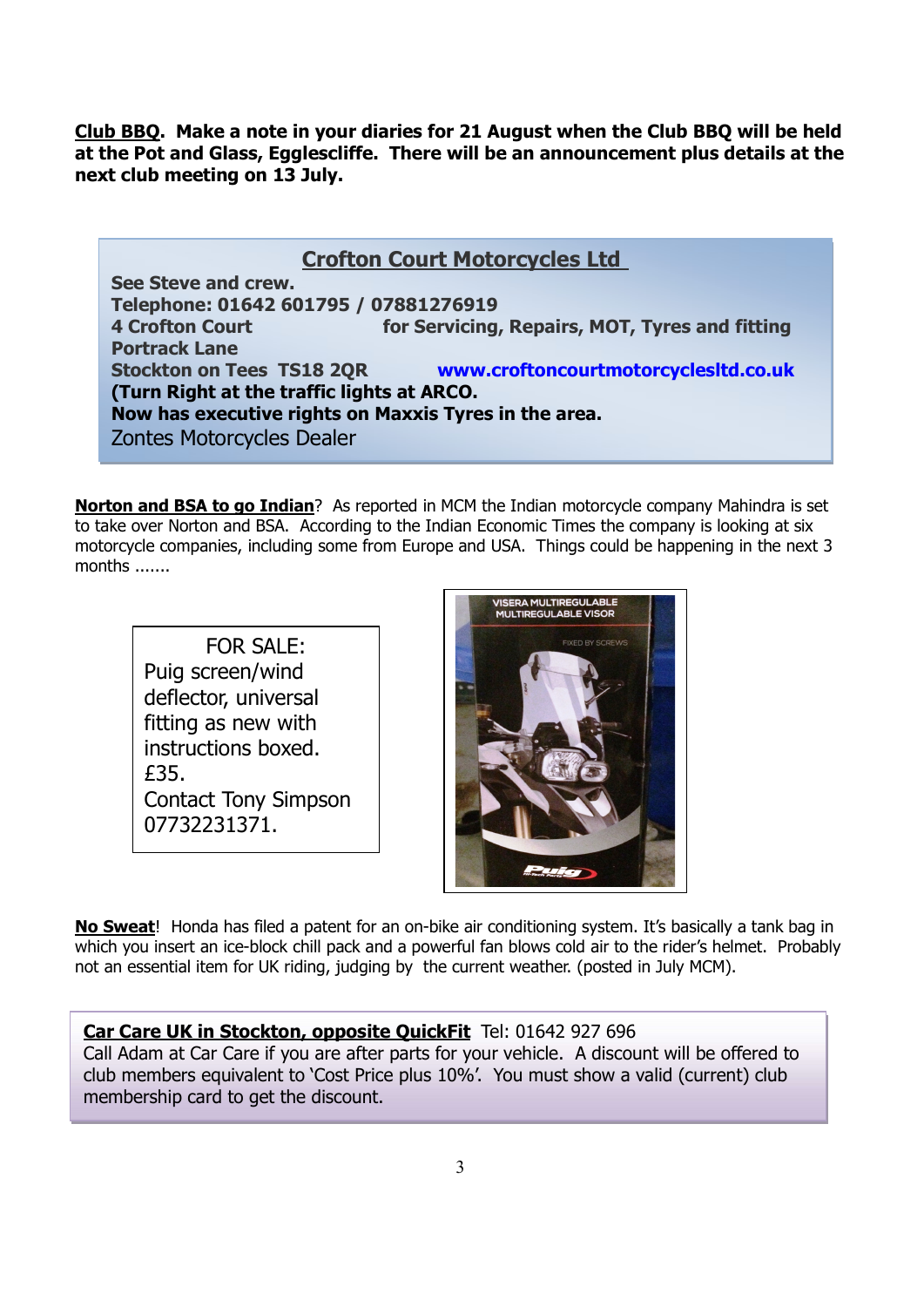**Computers.** Want a computer with a fast processor and lots of RAM for around £90. Contact Paul Lowther on 07595-346286. Paul can also do repairs and upgrades.

#### Cottage in Wales for Rent: Cottage in Wales. Go to:

http://www.snowdropselfcateringcottage.co.uk/ Bikers are most welcome to stay!

#### Local Bike Meets:

| Tuesday       | Route 59 Café at Hambleton, Bolton Abbey, BD23 6AF.                            |
|---------------|--------------------------------------------------------------------------------|
|               | The Pit Stop, Stockton, 1825 Bowesfield Way.                                   |
| Wednesday:    | The Manor Café, Bellerby near Leyburn. DL8                                     |
|               | Squire's Café, near Sherburn in Elmet. LS25 3LX                                |
| Thursday:     | Whistle Stop Café, Whitby YO21 1YN                                             |
|               | Stephen Billau & Sons Bike Night. Every Thursday 6pm to 9pm at the Destination |
|               | Café in the Darlington Shop. Normal shopping facilities also open.             |
| Saturday:     | Squire's Café, nr Sherburn in Elmet.                                           |
| Sunday:       | Hartside Cafe, Alston, Cumbria. CA9 3BW                                        |
| Other places: |                                                                                |
|               | Filling Station Café, 150 yards from A66 Roundabout at Keswick.CA12 5PR        |
|               | Hot Tram Roll, Keswick central, CA12 5DF                                       |
|               | Cocketts Hotel, Market Place, Hawes                                            |
|               | Seaways Café, Fridaythorpe. YO25 9RX                                           |
|               | The Rose and Crown Hotel, Bainbridge, Leyburn. DL8 3EE                         |
|               | The Buck Inn, Chop Gate, Bilsdale. TS9 7JL                                     |
|               | The Penny Garth Café, Hawes. Open 7 days a week 'til 4pm - 'til 9pm weekends   |
|               | Tomlinsons Café and Bunkhouse, Rothbury, NE65 7SF                              |
|               | Wilf 's Café, Staveley, Kendal. LA5 9LR                                        |
|               | Orton Scar Café, Orton, Penrith. CA10 3RQ. 5 mins from J38 on Tebay-Appleby Rd |
|               | Café 1618, Middleton in Teesdale, DL12 0QG                                     |
|               | Blenkinsop Castle on A69, Brampton, CA8 7JS                                    |
|               | Biker Café at GMEC Garage, nr Staxton, YO12 4NN                                |
|               |                                                                                |

### AUTOPLUS (UK) LTD 316-318 Norton Road. Norton 01642 556000

A shop for all seasons and for all reasons. Camping and Caravanning goods and accessories. Car Accessories and Bicycles. Reliable and friendly service and always guaranteed a good deal.

Number Plates (A refresher on number plate specifications). On 1 September 2001, new regulations introduced a standard font for number plates, making them easier to be read. This change ended the use of italics and other styles of lettering that are difficult to read. For vehicles with new or replacement number plates fitted from 1 September 2001, registration numbers can no longer be shown over three lines (unless the vehicle was first registered before 1 January 1973) or if a vehicle is constructed before 1 January 1976 and is registered in the historic tax class and is exempt from vehicle tax. Also, the letters and numbers on number plates bought since 1 September 2001 will need to meet the following standards: Characters must be 79mm tall. Characters (except the number 1 or letter I) must be 50mm wide. The character stroke (the thickness of the black print) must be 14mm. The space between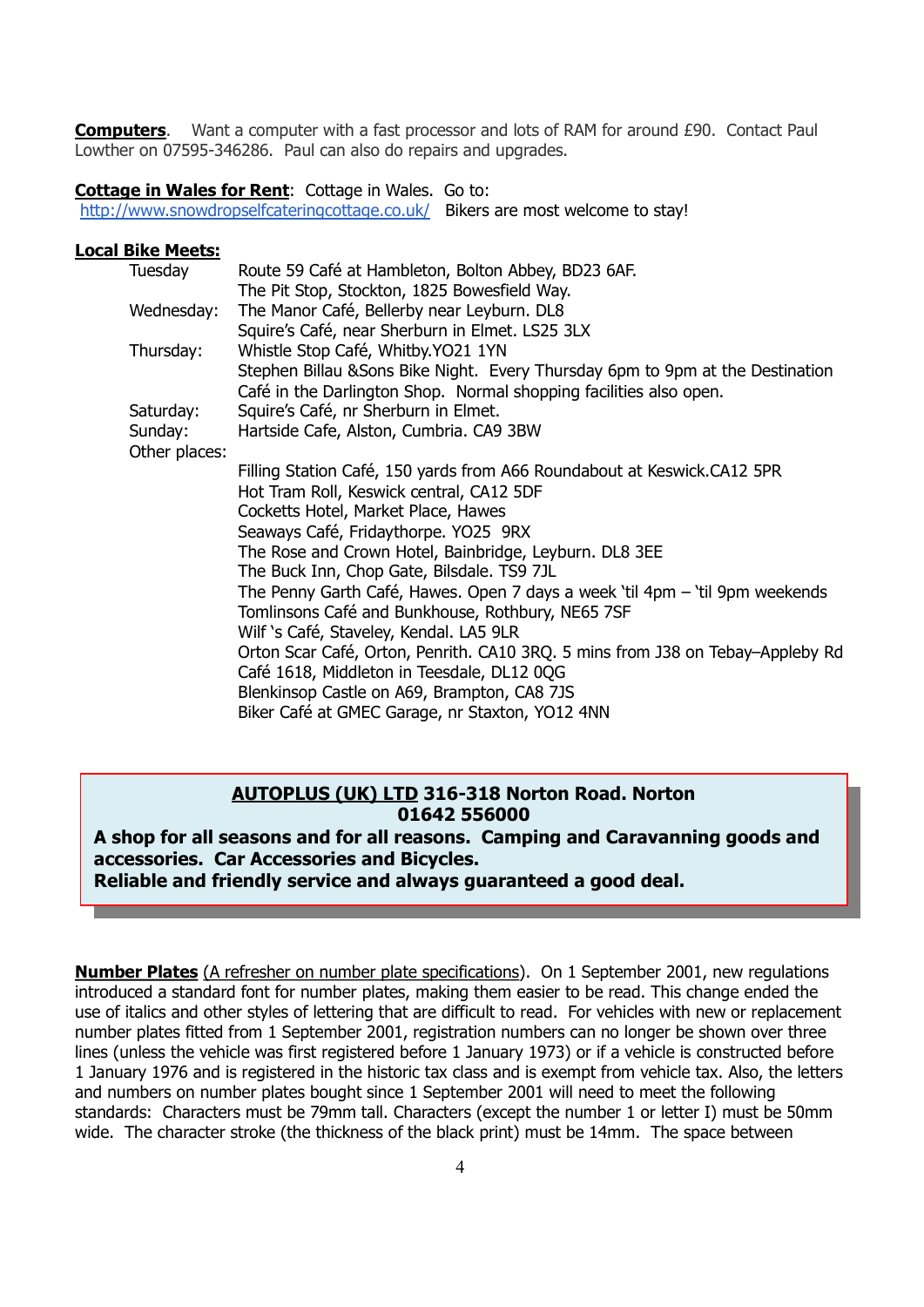characters must be 11mm. The space between the age identifier and the random letters must be 33mm. The margins at the top, bottom and side of the plate must be 11mm. Vertical space between the age identifier and the random numbers must be 19mm.

**Motorcycles and tricycles.** There are separate rules for motorcycles and tricycles. Motorcycles registered from 1 September 2001 must only display a number plate at the back of the vehicle. Motorcycles registered before 1 September 2001 can display a number plate at the front, but do not have to. The characters on the number plate must be set out over two lines and must be displayed on all motorcycles registered on or after 1 January 1973. Tricycles made from four-wheeled bodies, such as saloon cars and quad bikes, must meet the normal requirements in the first paragraph above. Tricycles built from motorcycles must meet the rules for motorcycles, which are as follows: Characters must be 64mm tall. Characters (except the number 1 or letter I) must be 44mm wide. The character stroke (the thickness of the black print) must be 10mm. The space between characters must be 10mm. The space between the age identifier and the random letters must be 30mm. The margins at the top, bottom and side of the plate must be at least 11mm. Vertical space between the age identifier and the random numbers must be 13mm.

Vehicles made before 1 January 1973. May display traditional 'black and white' number plates (for example, white, silver or grey characters on a black plate). Since April 2016 vehicles manufactured before 1 January 1976 can display the older style plates. You must: a) have applied to DVLA, and b) be registered within the 'historic vehicles' tax class. Vehicles constructed 40 or more years ago are exempt from tax. The 40 year exemption date rolls forward automatically each year on 1 April.

Rideouts. Rideouts will be every Sunday and other dates as specified below. Meet at Yarm Town Hall for 10am depart. Anyone is welcome to lead a Rideout – just be sure that the Club's Rideout Protocol is followed. (Protocol can be sent by email if required).

| Date       | Event                      | <b>Notes</b> |
|------------|----------------------------|--------------|
| 29 August  | Summer Bank Holiday Monday | Rideout      |
| 30 October | <b>B.S.T. Ends</b>         | Rideout      |

**THE END GAME.** Please send in good clean jokes, devoid of sexism, racism, religion and other non-pc stuff. OK, send in the non-pc stuff and I'll consider it! Sex is ok too (could always do with more!).

 A couple who work at the circus go to an adoption agency. Social workers there raise doubts about their suitability. The couple produce photos of their 50 foot motorhome, which is equipped with a beautiful nursery. The social workers then are doubtful about the education that the child would get. "We've arranged for a full-time tutor who will teach the child all the usual subjects along with French, Mandarin and computer skills." Then there are doubts about raising a child in a circus environment. "Our nanny is an expert in paediatric welfare and diet." The social workers are satisfied with the response. Finally they ask, "What age child are you hoping to adopt?" "It doesn't really matter, as long as he fits in the cannon!" the couple replied. BOOM BOOM"

 Today a man knocked on my door and asked for a small donation towards the local swimming pool, so I gave him a glass of water.

I changed my password to "incorrect" so whenever I forget it the computer will say, "Your password is incorrect."

 If you can smile when things go wrong, you have someone in mind to blame. Never tell your problems to anyone, because 20 percent don't care and the other 80 percent are glad you have them.

Does 'expecting the unexpected' actually mean that the 'unexpected is actually expected'? Take my advice  $-$  I'm not using it.

 Hospitality is the art of making guests feel like they're at home when you wish they were. Television may insult your intelligence, but nothing rubs it in like a computer.

I bought a vacuum cleaner six months ago and so far all it's been doing is gathering dust.